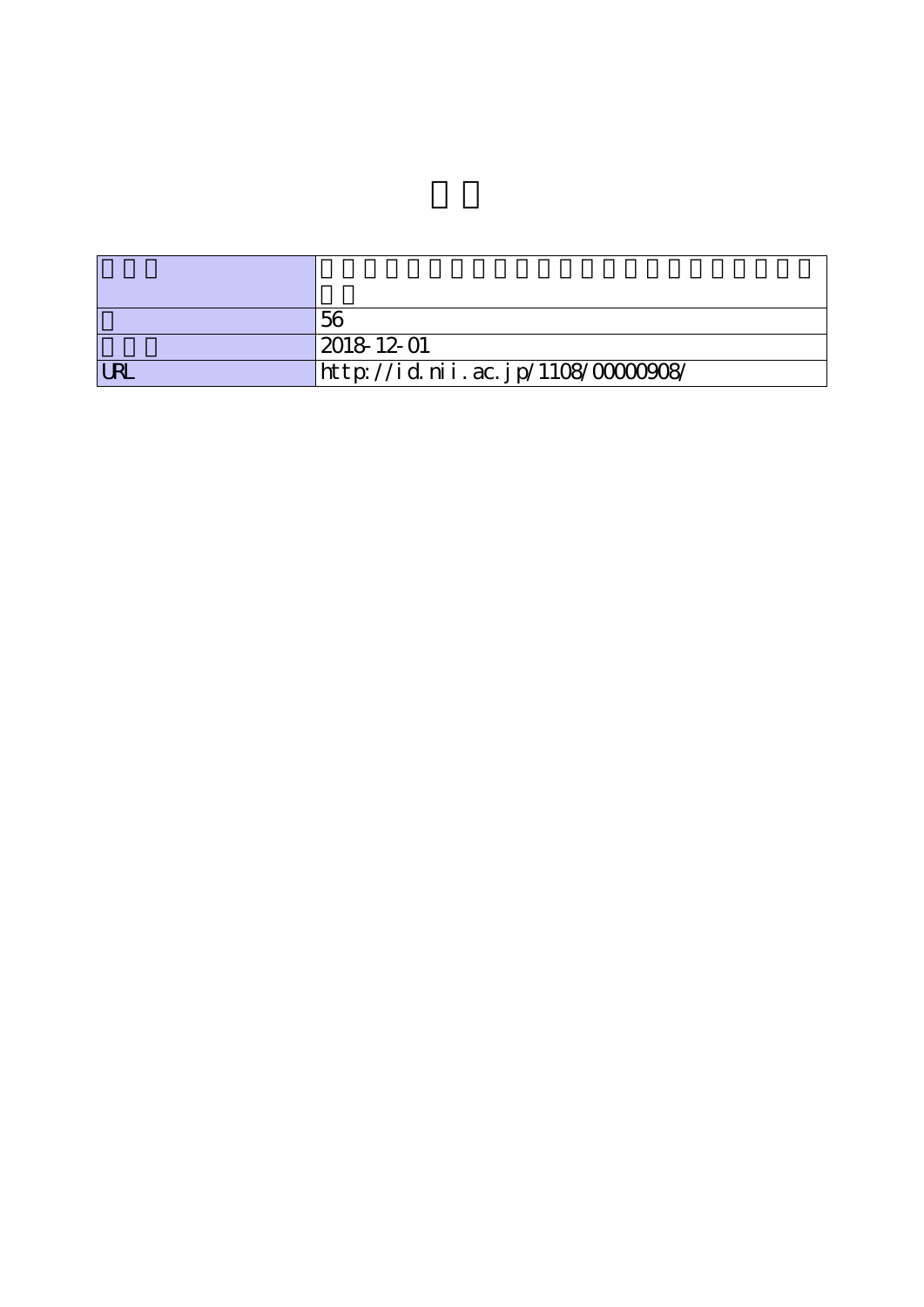# 京都光華女子大学研究紀要<br>京都光華女子大学短期大学部 第 56 号

| 保育者養成におけるキャリア教育 ………………………………………………………………………………                                          | 伊藤       | 美加……… 1                                |     |
|-----------------------------------------------------------------------------------------|----------|----------------------------------------|-----|
| 昭和の時代を助産師として生きた池田悦子姉の語り …………………………………………………………                                          | 灘        | 久代……… 9                                |     |
| 高齢者の地域福祉活動への参加の仕組みの検討 ………………………………………………………………                                          |          | 石井祐理子……… 21                            |     |
|                                                                                         |          | 北岡 宏章……… 33                            |     |
| 一ニューマン、アーノルド、エッガースドルファーの教養論の考察を通じて一                                                     |          |                                        |     |
| 保育者養成校において子育て交流会を開催する意義 …………………………………………………………                                          |          | 和田 幸子……… 45                            |     |
| 算数科における「対話で深まる学びの実践」……………………………………………………………………                                          |          | 河原 聡子……… 55                            |     |
| 女子大学・女子短期大学における就業継続支援システムの構築に向けた予備的研究………………………<br>- 一在学生・教職員・卒業生に対するキャリアについてのアンケート調査結果- | 藤谷 ゆう    | 加藤 千恵……… 71<br>吉田 咲子<br>小山 理子<br>関 めぐみ |     |
| 仏教思想が看護学に問いかけるもの………………………………………………………………………………<br>- 本学の看護学科における仏教の授業の歩みから-              | 鮫島<br>早島 | 輝美……… 87<br>小澤 千晶<br>理                 |     |
| 社会福祉施設が創り出すネットワーク構築の試み………………………………………………………………<br>~京都市西院老人デイサービスセンター「おいでやす食堂」の分析から~     |          | 南 多恵子……<br>河本 歩美<br>田端 重樹              | 103 |
| 深いリフレクションを促す授業実践に関する一考察 …………………………………………………………<br>―短期大学の PBL におけるリフレクションシートの分析―         |          | 小山 理子……<br>松村 佳世                       | 115 |
| インゲン豆抽出物のラット小腸粘膜二糖類水解酵素阻害作用に関する研究 ………………………………                                          | 小垂<br>吉川 | 橋口美智留…… 121<br>眞<br>秀樹                 |     |
| 女子大学生の体力について ……………………………………………………………………………………<br>一新体力テスト (その3)–                         |          | 佐竹 敏之 ……… 125                          |     |
| キャリア意識の向上を目指した入学前教育の実践 ……………………………………………………………<br>ライト・キャロリン                             | 知念<br>吉田 | 藤田 大雪………131<br>葉子<br>咲子<br>加藤 千恵       |     |
| 憲法改正の国民投票を見据えたシティズンシップ教育の試み…………………………………………………… 乾<br>一憲法第9条改正の検討を通じて一                   |          | 明紀………141                               |     |
| 自然科学教育におけるインフォグラフィックスの可能性について ……………………………………………… 辻野 孝………153                             |          |                                        |     |
| 大学における「生活科」の授業について ……………………………………………………………………… 西 孝一郎……… 159<br>~実感的な理解を深める授業を目指して~      |          |                                        |     |
| 積極的生徒指導を充実させる教師の資質・能力 ……………………………………………………………… 谷本 寛文………167                              |          |                                        |     |
| 京都府の登録有形文化財の公開と活用の現状と課題 ………………………………………………………………… 佐滝 剛弘……… 175<br>~京都・旧邸御室を中心に~         |          |                                        |     |
|                                                                                         |          |                                        |     |

2018(平成 30)年 12 月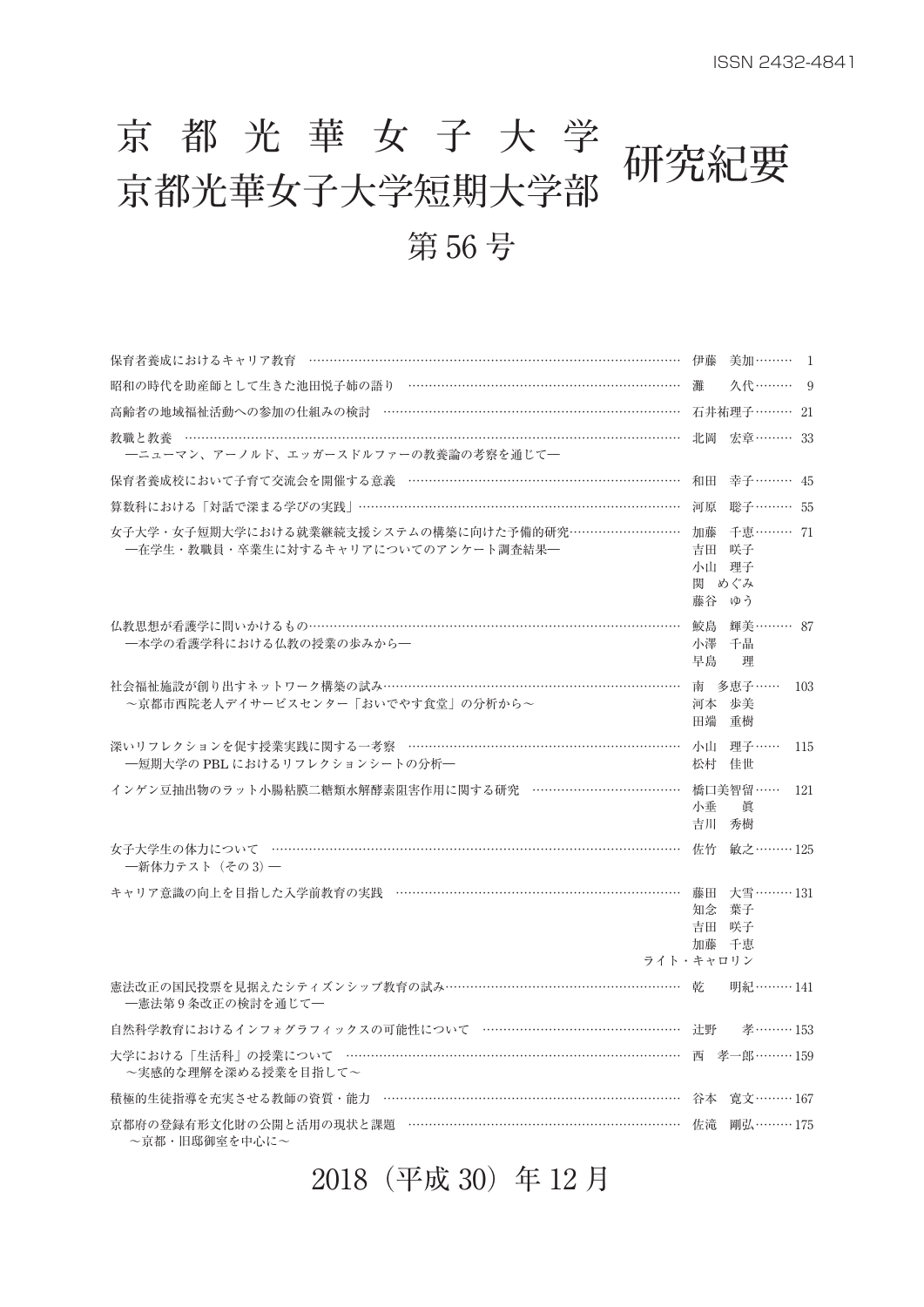## **RESEARCH BULLETIN OF KYOTO KOKA WOMEN'S UNIVERSITY AND COLLEGE**

### No. 56

| Study on the Mechanism of Elderly Participation in Community Welfare Activities……………… Yuriko Ishii (21)                                                                                               |  |
|-------------------------------------------------------------------------------------------------------------------------------------------------------------------------------------------------------|--|
| Significance of Culture in Teacher Training and Teaching Profession<br>- Through Consideration of Cultural Theories of J.H.Newman, M.Arnold and F.X.Eggersdorfer<br>Hiroaki Kitaoka (33)              |  |
| A Study on Nursery Teacher Training Course Students Socializing with Parents and Children                                                                                                             |  |
| "Practice of Deepening Learning through Dialogue" in a Mathematics Department  Toshiko Kawahara (55)                                                                                                  |  |
| A Preliminary Study for Development of Continuous Employment Support System in Women's University<br>and Women's College: Results of Surveys on Career of Students, Faculties and Graduates           |  |
| The Dialogue between Buddhism and Nursing Science in the Nursing Curriculum<br>Terumi Sameshima, Chiaki Ozawa, Osamu Hayashima (87)                                                                   |  |
| A Trial of Networking Opportunities at Social Welfare Facilities<br>- Analysis of the Kyoto Sai-in Elderly Day Care Center "Oideyasu Cafeteria" -<br>Taeko Minami, Ayumi Komoto, Shigeki Tabata (103) |  |
| A Study for a Practical Education to Promote Deep Reflection:<br>Analysis of College Students' Reflection Papers on Project Based Learning<br>Ayako Koyama, Kayo Matsumura (115)                      |  |
| Inhibitory Effects of Kidney Beans on Disaccharidase<br>Michiru Hashiguchi, Makoto Kotaru, Hideki Yoshikawa (121)                                                                                     |  |
| Physical Strength in Female Students                                                                                                                                                                  |  |
| Pre-Entrance Education for Career Development                                                                                                                                                         |  |
| Citizenship Education Anticipating a Referendum on Constitutional Amendment:                                                                                                                          |  |
|                                                                                                                                                                                                       |  |
| Teaching "Life Environment Studies"                                                                                                                                                                   |  |
|                                                                                                                                                                                                       |  |
| Current Issues on the Release and Practical Use of Registered Tangible Cultural Properties                                                                                                            |  |

#### December 2018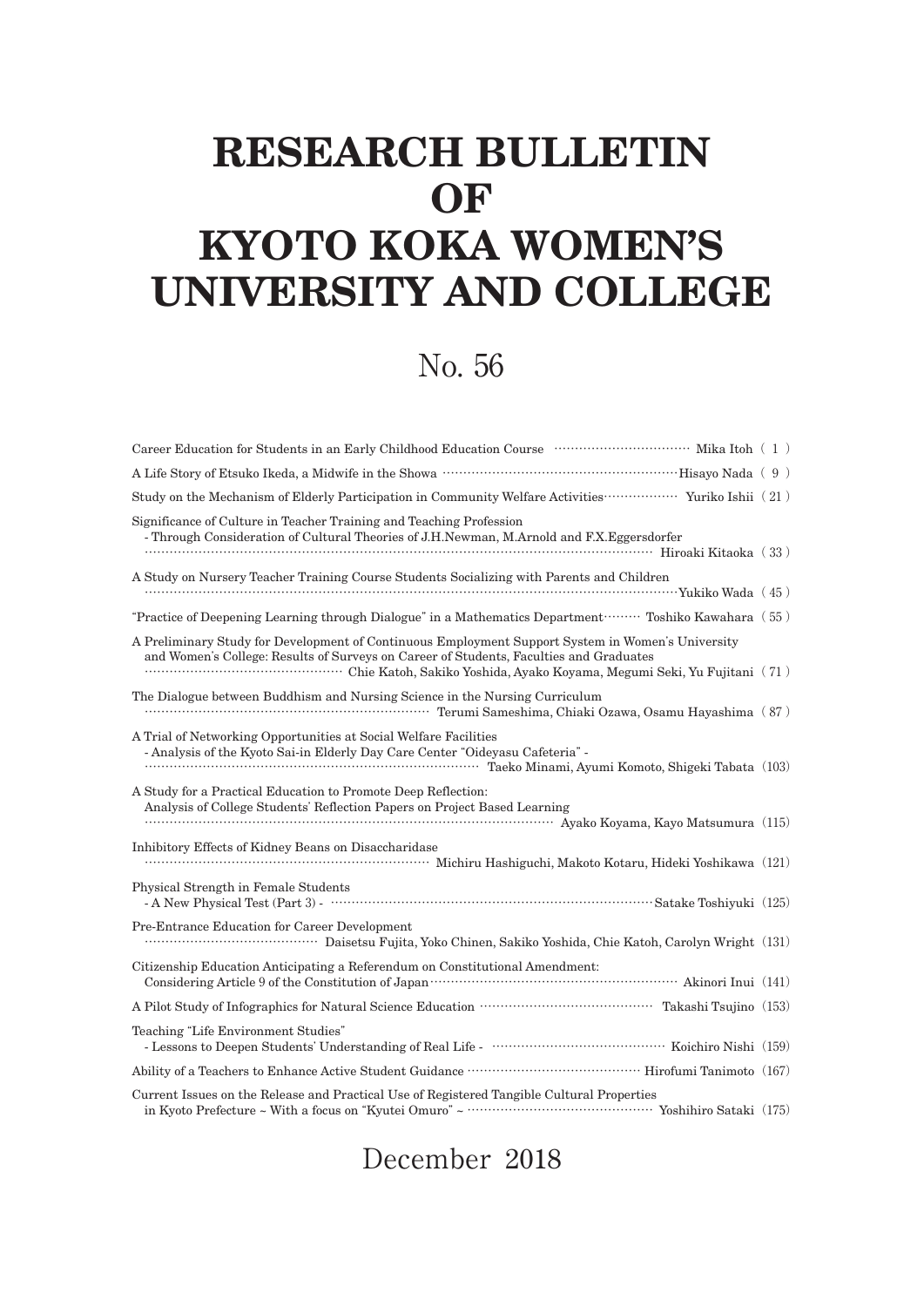## **RESEARCH BULLETIN OF KYOTO KOKA WOMEN'S UNIVERSITY AND COLLEGE**

No. 56

A Transcription of Setsubai-hōdan Inuno-sōshi (18) ………………………… Yoshiko Hirukawa, Misuzu Suda( 206 )

December 2018